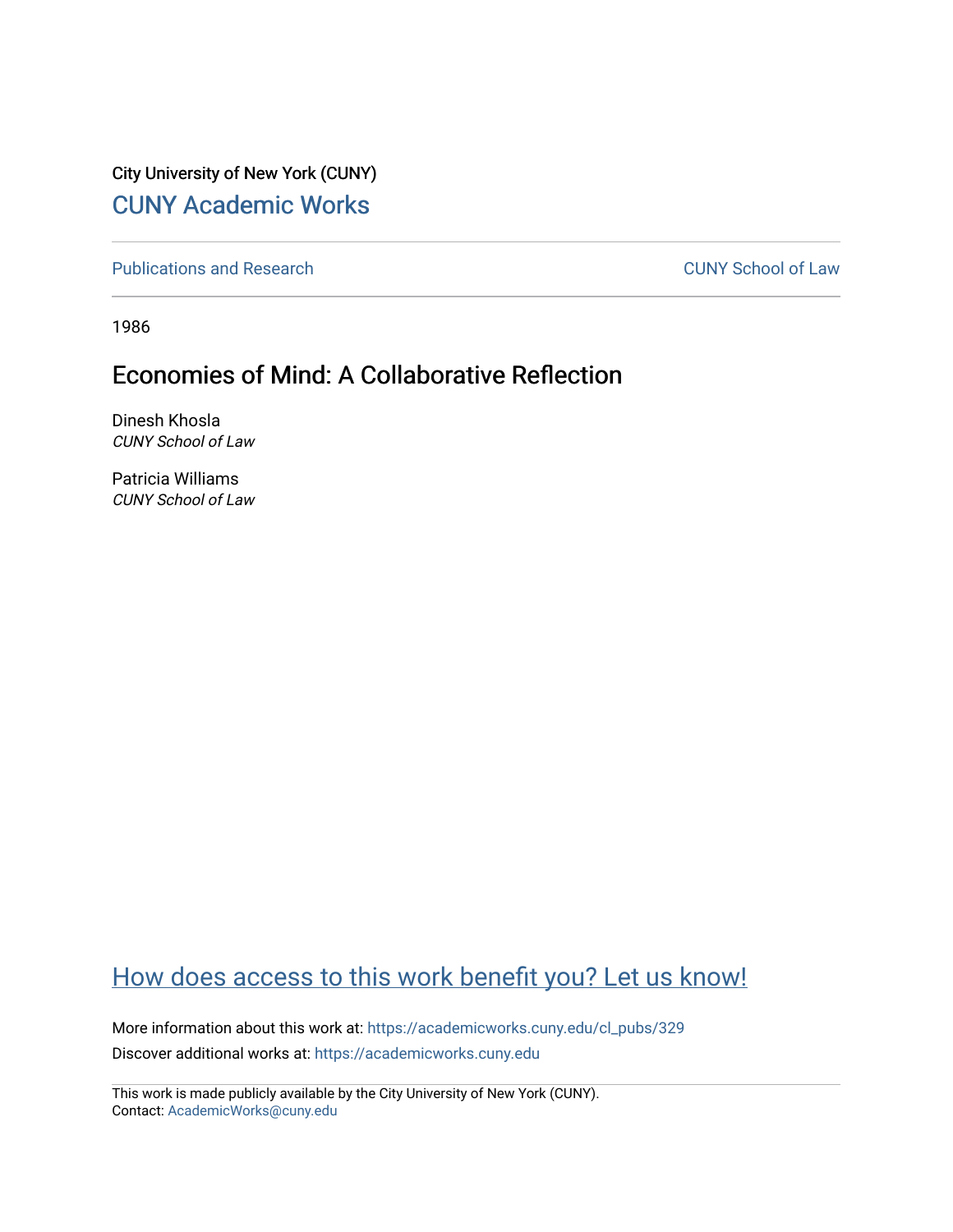## **Dinesh Khosla and Patricia Williams**

*Dinesh Khosla is a professor at CUNY Law School, having taught previously at Nova Law Center and Delhi Law School. In addition to Law and a Market Economy, to which he refers below, Dinesh teaches Law and the Elderly, Law and Family Relations, and International Law. He is an active participant in various international law organizations and conferences and is the author of two books on matters of human rights.*

*Pat Williams is also a professor at CUNY Law School, having taught previously at Golden Gate University School of Law. Currently she is teaching in the areas of commercial transactions and administrative agencies, as well as Law and a Market Economy. She graduated from Wellesley College and Harvard Law School. Her fields are Contracts, Consumer Law and Uniform Commercial Code.*

In the fall of 1984, we collaboratively taught a course entitled Law and a Market Economy. In terms of the traditional curriculum, the course incorporated elements of Contracts, Property and Jurisprudence. Having something to do, perhaps, with the chemistry of that particular audience of first-year students, our course ended up being something far more than that. We engaged in a comparative analysis of how societal goals are reflected in economic structures and of what sorts of structures might be created to achieve those goals. The course became a synthesis of each of our visions and ideologies, a sharing of our very different cultural myths and political dreams.

As we proceeded through the semester, and as our lectures began to overlap into the sort of pleasing perceptual grid which law professors love to flutter, like butterfly nets — over the minds of their students, we became aware of two distinct voices in those lectures, two voices which came from deep within a single source of consciousness.

One was the voice of market economy. It was a familiar voice, the voice which drives much of our present economy; it was the voice of the impulses of having, using and transferring which characterize most of the materialistic and social opportunities of our world. Contracting, promising and relying give shape to that voice and lend it its power.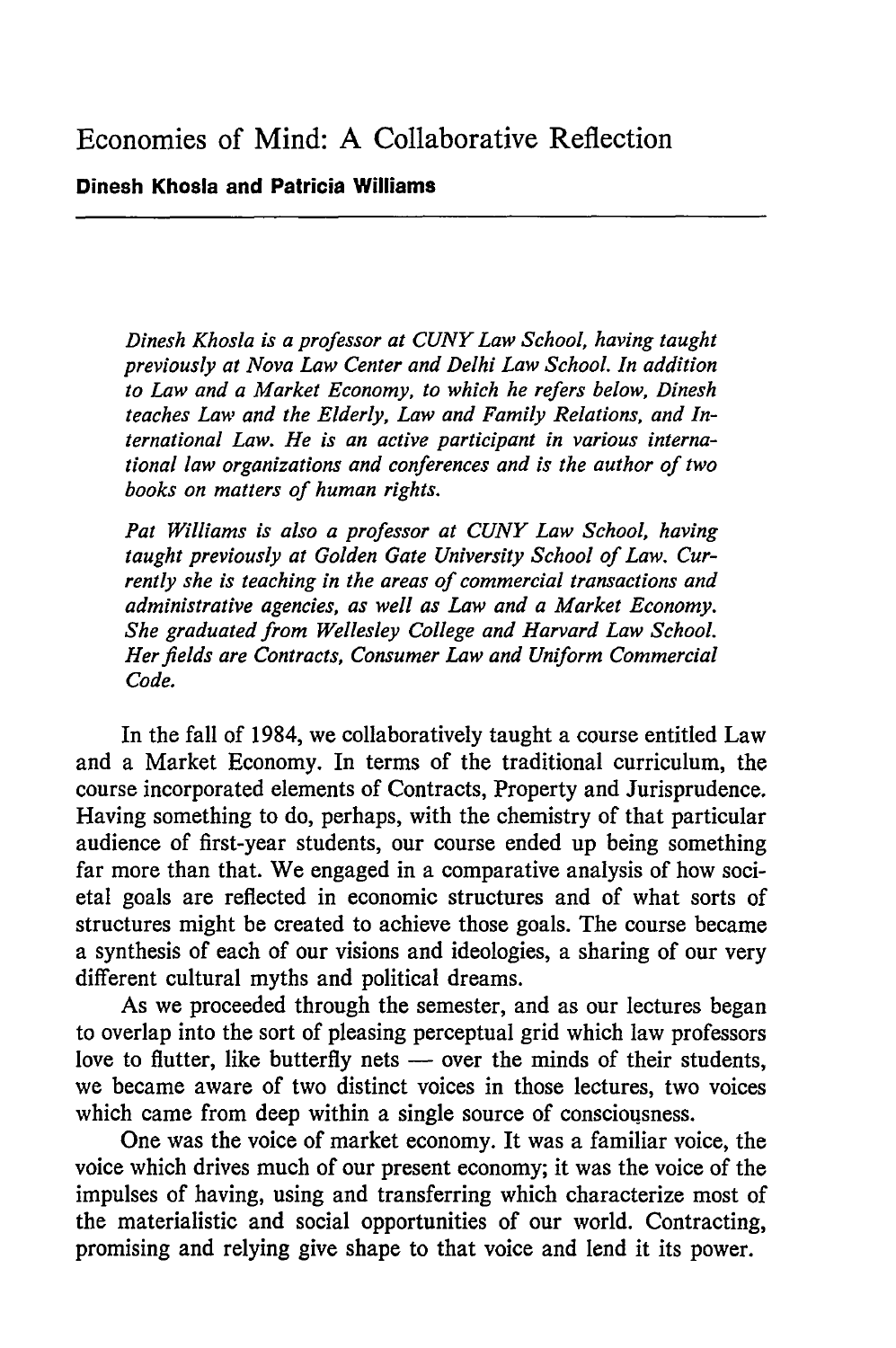The second was that of gift economy, a voice whose resonance comes from the impulses to share and to give. As an economic force, it exists in some parts of the world, but in most of our experiences, it is the voice of a bygone era.

Alone, we found, each of those voices suffers serious limitations; weaving both of them into the framework of human needs resolves those limitations to a great extent. The fugue, the simultaneous voicing of gift and market ideals, took us closer, we believe, toward a model of a humane and non-exploitive society. The process of attempted synthesis recognized the essential polarity of the two voices  $-$  gift exchange, representing the impulse toward wholeness, and market exchange, tending to nurture the parts - and yet allowed for the fact that the languages of each are no more than two differing systems of symbols working to describe and resolve the same reality of need. The discourse which follows is an attempt to summarize the themes of our work together as we reflect on the roles of values and ideology in legal education.

 $* * *$ 

*Market:* (cantankerously) I don't want to be here. I don't need to be justified. If you'd just leave me alone, I could get about the business of feeding, clothing and enriching people.

*Gift:* (sotto voce) You do bring food and clothing into the marketplace, but it is *I* who enrich people, with the passage of gifts in a community.

*Market:* Buying and selling is nothing more than an efficient and sophisticated form of giving and receiving.

*Gift:* Are you willing to sell without buyers? I, the true gift, have released, in giving, the expectation of immediately reciprocal receipt. I exist as more than a linear relationship between two benefits, two detriments, two points, two people. I am circular. What I give stays inside as well as goes beyond. And when I give something to another which also remains inside myself, I have committed an act of supreme trust, in allowing a part of myself to travel beyond my control. The matter of receiving is made diffuse because I may not get back my gift or its equivalent from that other. My trust is that I will get something back from someone, at some time; and when that gift is indeed returned, when it has passed out of sight, into the unknown and comes back, then the circle of giving is complete.

*Market:* It is precisely that same trust, which, when applied to the marketplace, enhances the ability of transactors to plan and see their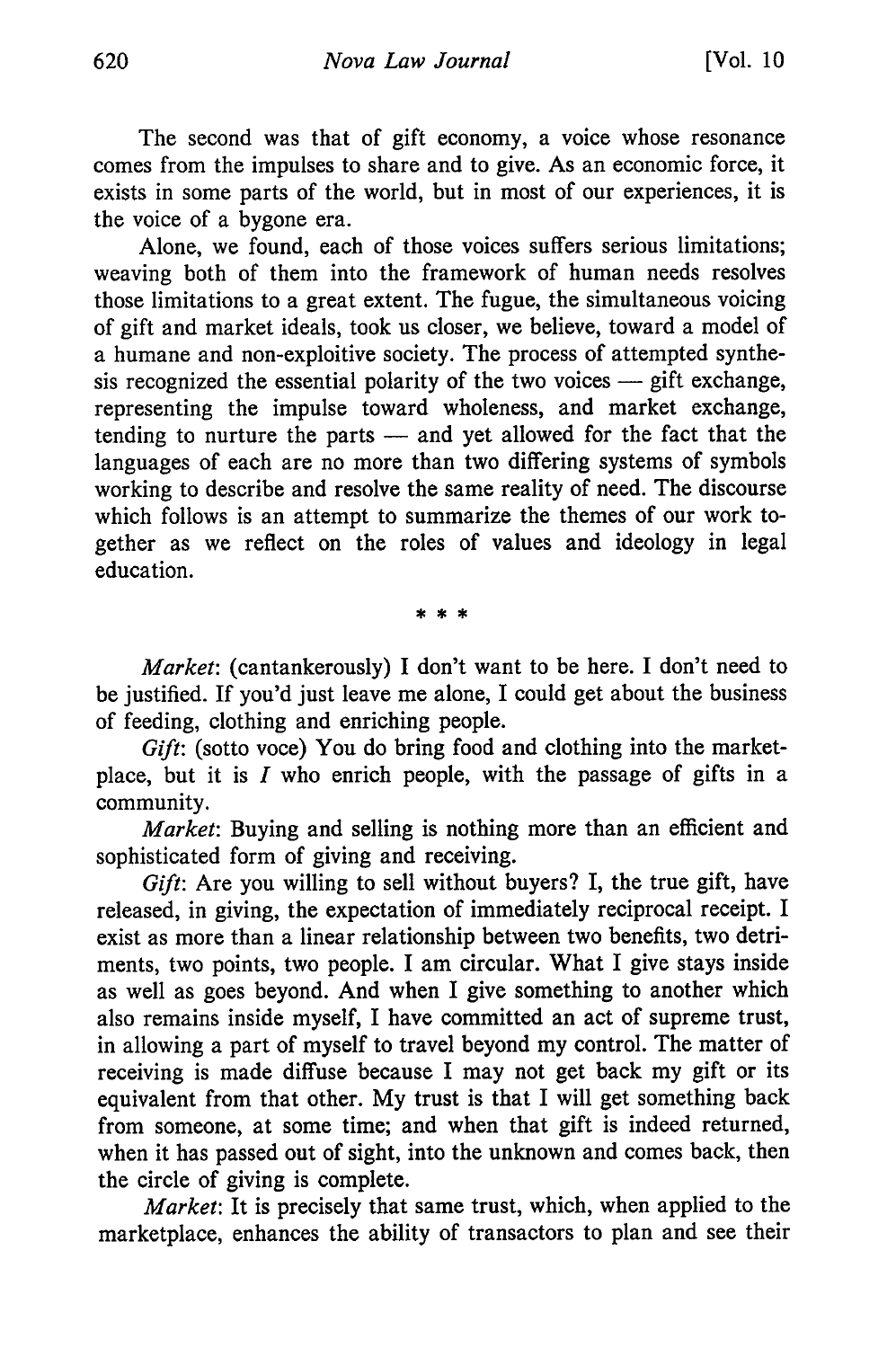expectations bear fruit, and which allows them a maximum degree of freedom of choice.

*Gift:* But the mood of my trust is very different. The ambiance is encompassing. There is no bargain in this trust, there is no offer, no qualified acceptance or condition in this gift. There is a joy of giving. There are rituals associated with giving, rituals that foster a bond between giver and receiver. So it is not giving in the sense that you are used to. I am full of warmth. In giving I receive. I possess nothing, so that I may give.

*Market:* I gather, so that I may give; I possess, accumulate, profit and reinvest. In this way, I redistribute.

*Gift:* Your accumulation implies stagnation. In the circularity of gift, the wealth of a community never loses its momentum. It passes from one hand to another; it does not gather in isolated pools. So all have it, even though they do not possess it and even though they do not own it. And because of that circularity of motion, whatever wealth there is becomes abundant, because your food is my food, my clothes are your clothes. Abundance is all around because it is not interpreted from the perspective of strictly numerical accumulation, but instead from the perspective of satisfaction.



**Sharing vs. profit**

*Market:* But if we are both poor, your food won't feed either one of us. I allow the self room to provide for itself, through notions of basic survival such as appropriation and exclusivity. I use possession to sustain and increase the self, and thus enhance the citadel of all selves.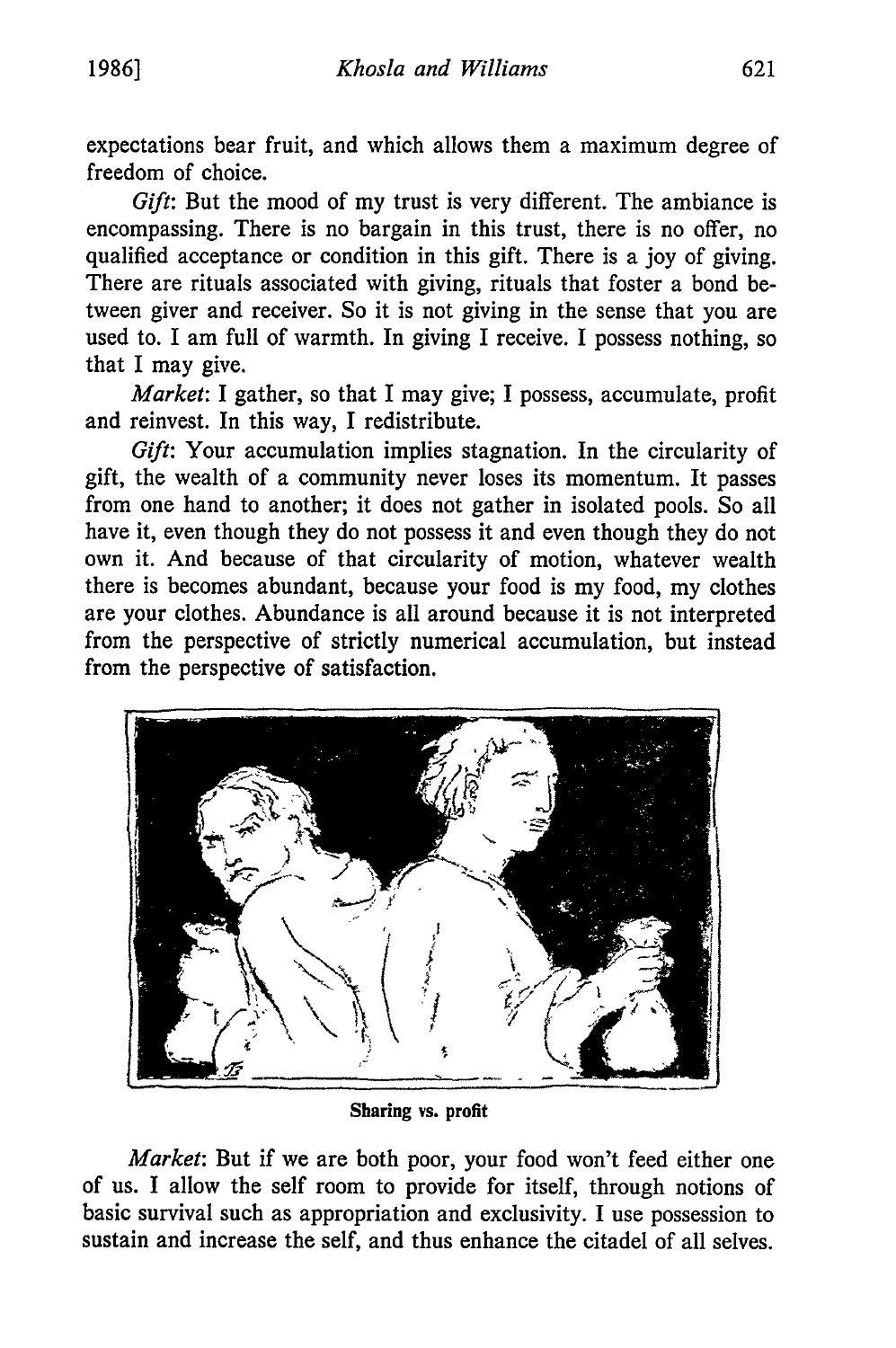*Gift:* You allow the self to emerge but not merge. The citadel of a self identified through possession puts moats between people, moats literally and figuratively sized according to the metes and bounds of one's estate. And there is limitation in that, and isolation. I sustain and increase the self by passage of the gift, from one to the second to the third. With each passage, the circle increases, and wealth increases in proportion. The increase also stays in motion, not with the person who gave or received. The increase moves with the object.

*Market:* Your increase is not substantative; you call satisfaction profit. You create bonds but not bread.

*Gift*: Let me tell you a story. I was working in an Indian village a few years ago. One afternoon some people in the village approached me and said, "Will you participate in a ritual tomorrow morning?" I asked what the ritual was about; they said that it was about sun worship.

The ritual started before sunset that afternoon and ended at sunrise the next morning. I participated in a most profound manner. Late in the afternoon, I was sitting on the bank of a river that brings water to the thirsty villages of India. I was sitting there with a huge white sheet spread in front of me, and everyone from that village, after they offered prayers to the Sun God, came and dropped small pieces of food on that white cloth. I had food before me which could feed easily 500 people. The food came from the untouchables; the food came from the Brahmins; the food came from the rich and from the poor, from the crippled and from the healthy. The food came from every corner of that village.

So what did I do? I gave back the food  $-$  or redistributed it, you might say. And for one day, all disadvantage disappeared. Suddenly there were bonds where none had been before. Untouchables' food was eaten by Brahmins, and the rich fed the poor. There was a community, however shortlived.

That is how I bring bread, through bonding. I enhance the self in relation to others, not alone. It is very important, this "intangible" sustenance. Gift feeds people in three ways: it creates community, it creates good will, and it is itself an expression of good will.

*Market:* Your circle works well for those within the circle. But might I ask how the untouchables fare by the light of an ordinary day? Does not a self dependent on others risk oppression and stasis? The bonds of community can constrict creativity, and conformity may masquerade as ritual. I bring freedom from all that. I release the individual from bonds-turned-into-shackles and allow the self to choose the standards by which it shall be governed. The benefits of such compartmen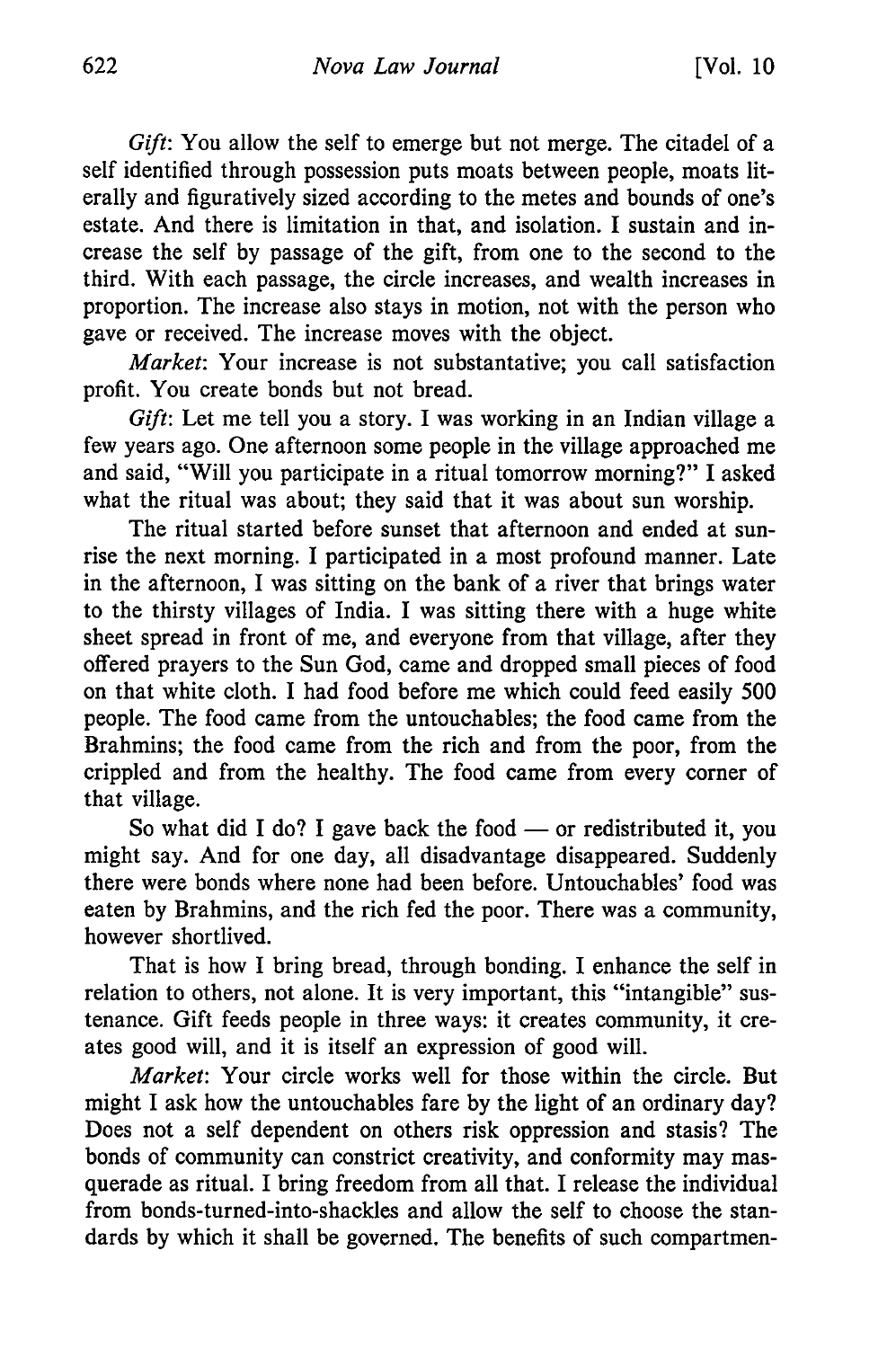talized responsibility should not be dismissed as merely alienating. The ability to bargain easily and anonymously enhances a sense of power over the past and minimizes fear about the future; division of labor is facilitated, and creativity is liberated.

*Gift:* Yes, I have great respect for the power of compartmentalized responsibility. I remember that in the wake of the disastrous chemical spill in Bhopal, India, the president of Union Carbide stated that he would accept "moral responsibility" but would not admit "legal liability." I remember that the death of 2500 people and the injury to some 200,000 more was frequently and summarily attributed to "valve failure." "defective product," and "elements of fault."

It is my concern that your market theories of law have infused every aspect of human sensibility with a protectionist philosophy that is bizzarely incongruent given the rich potential of that sensibility. This incongruent application has inspired a set of structural justifications for levels of irresponsbility whose reach far exceeds the original domain of laissez faire, and which account for the way in which some of society's most abominable acts of disenfranchisement are quietly accomplished.

*Market:* That's not fair. You could not have done much better than I in the face of so colossal a mishap. You wring your hands and call the loss incalculable, which accomplishes nothing. I am structured to at least try to calculate the loss, on however small a level. It is this accounting which is offensive to you, not the lack of an accounting.

*Gift*: I am not talking about the accounting of cost-benefit analysis. Such accounting rips community to pieces, sees only monetary value, and accounts only to the will of the willful and possessed. In my accounting, legal structures must accommodate not merely pecuniary values, but also the spiritual, religious, aesthetic, social and moral. The spirit of the gift brings forth the self as part of a whole relationship: it brings forth the individual self, the group self, the emotional self, the religious self.

*Market:* (allegrissimo con staccato) Spirit?!! Religion?!!

*Gift:* Calm down. The spirit of which I speak describes the totality of the self, pertains to an ego that is larger than that of an individual participant. To say it very simply, the surplus, the profit, the spirit of gift nourishes those parts of our being that are not entirely personal, but which are derived from nature, ecological balance, social connection, political connection, race, hierarchy for some, non-hierarchy for others, and God, if you believe in God.

*Market:* I see. But you are talking about a form of social contract whose exchange rate is beyond value, whose interconnectedness makes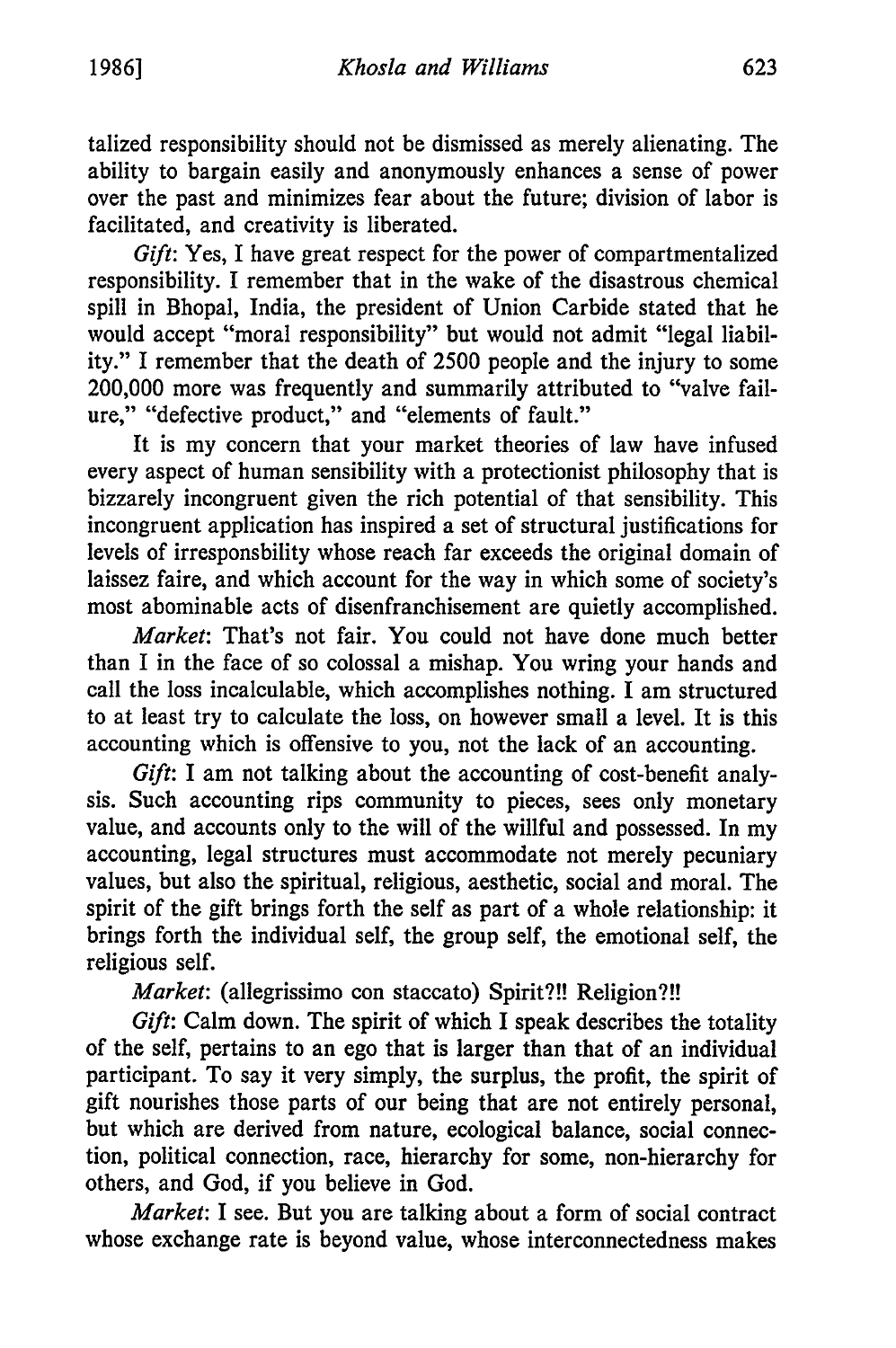everything priceless. And if things are that mythically, unknowably complicated, how can you ever risk anything? Price is nothing more than a quantifier of risk; and if risk is beyond quantification, how could society ever have produced those infinitely varied designer togs in which you wrap yourself, or all the automobiles in which you have ever luxuriated, or the tropical fruit you ingest in December, or the ice cubes which pop out of your refrigerator door in August? I bring exactitude to the chaos of wandering emotionalism; I bring clarity to the undefined; I mark off the essential from the immaterial; I transport goods from point A to point B; I get things done.

*Gift:* You take things out of the circle. When you take things out of the circle, community dies. The lines of your exchange do not connect people. Wealth loses its motion because you make profit by retaining things. Wealth gathers in a few hands; some have, others don't, and even if there is abundance there is scarcity.

*Market:* I exist because there is a need for me to exist. I exist because you created the objective conditions which caused me to come into being. I exist to satisfy the need for freedom of action, freedom of choice, and material variety. I exist to provide innovation, excitement and possibility. Yes, I bring a taste of estrangement from the status quo, but I give the opportunity for a universe of new relationships.

I came to be because you created an insatiable urge for division from the whole and for specialization of thought. I came because the self divided itself into past, present, and future, I created a form of contract which recognized those divisions as discrete parts and which could, by such recognition, bind them back together again. I came because the self learned to talk, to promise, to drive language-stakes around the borders of ideas which were then called "property".

I came to help you. I didn't beg to be here; you wanted me.

\* \* \*

Even as we write this, the temptation to assign one or the other of the voices to one or the other of us is great. But it is as impossibile to do so now as it was during the course of the semester. We found ourselves confronting, sharing, and crossing over sides of the argument constantly. The voices of both market and gift spoke from within each of us, and each of us spoke in two voices.

But even this small level of synthesis was not easy. We had both underestimated the extent to which the gift voice is dismissed as nostalgic or impossible; and we had forgotten the joy which merely describing a community premised on an economy of sharing can bring. We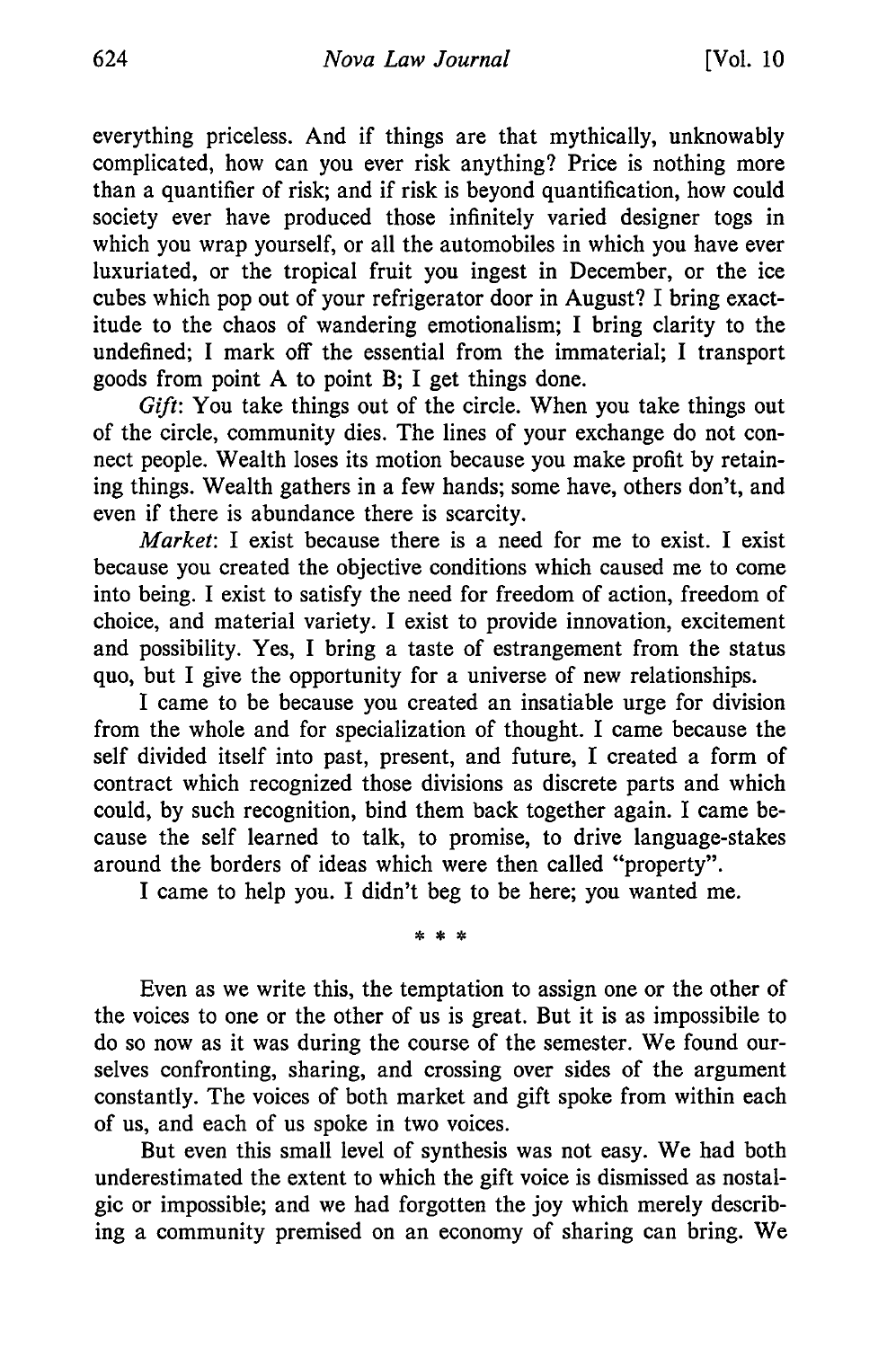were forcefully reacquainted with the degree to which the relentless dissection of our own law school experiences had shut out, from the matrix of compartmentalized consideration, large parts of our selves. We remembered how market economy had been served to us as though it were a whole, the purest of ideological visions; we remembered how the economy of gift was brushed aside as a utopian dream, as an intangibly universalized myth. In the end, the synthesis we achieved was simply in revealing the myth of gift as a forgotten but graceful ideology, and the vision of pure market theory as a secularized dream. In that revelation, we hope, are contained the seeds of a legal vocabulary based on compassionate universalism and greater understanding.